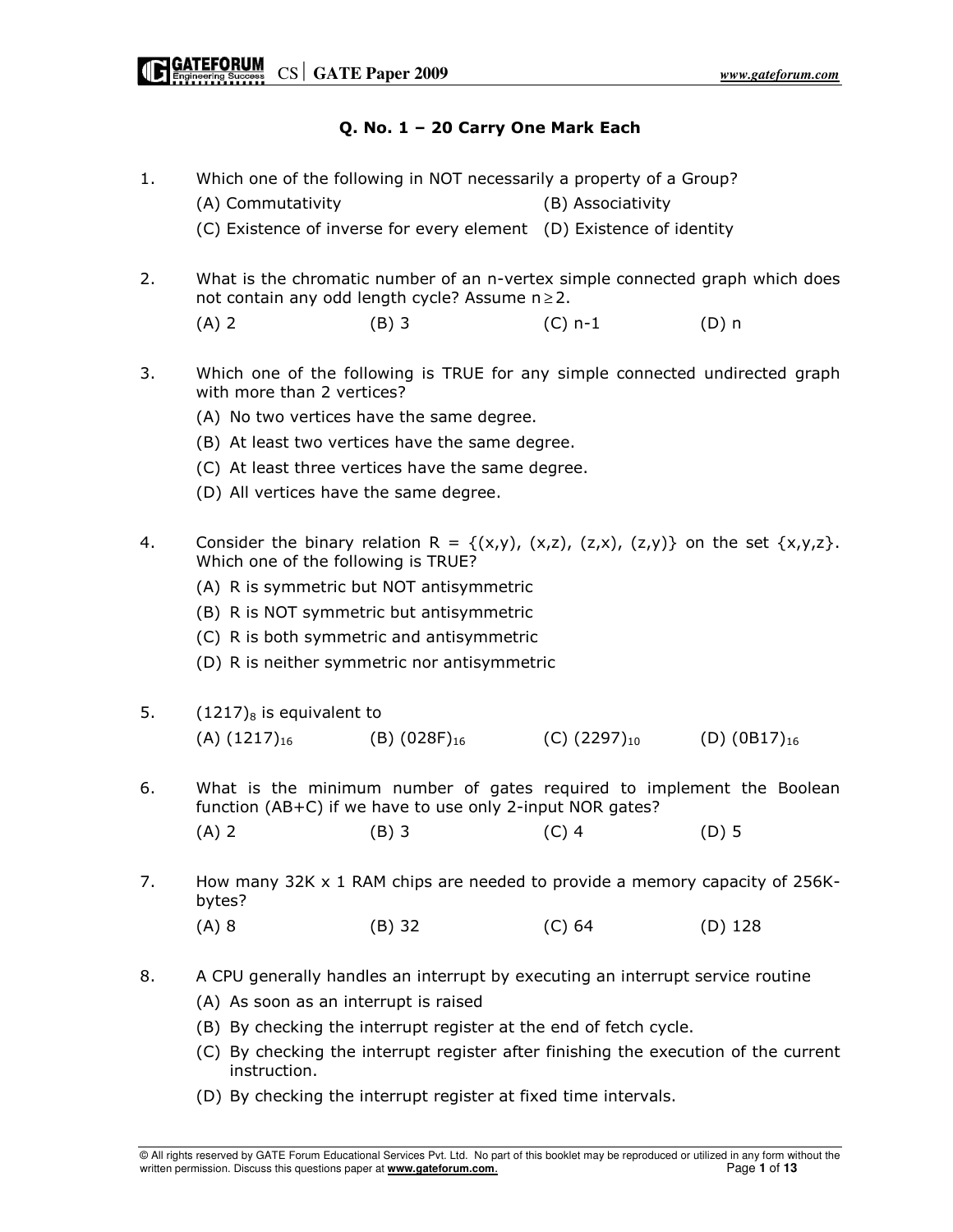- 9. In which one of the following page replacement policies, Belady's anomaly may occur? (A) FIFO (B) Optimal (C) LRU (D) MRU 10. The essential content(s) in each entry of a page table is / are (A) Virtual page number (B) Page frame number (C) Both virtual page number and page frame number (D) Access right information 11. What is the number of swaps required to sort n elements using selection sort, in the worst case? (A)  $\theta(n)$  (B)  $\theta(n \log n)$  (C)  $\theta(n^2)$  (D)  $\theta(n^2 \log n)$ 12.  $S \rightarrow aSa|bSb|a|b$ ; The language generated by the above grammar over the alphabet  $\{a,b\}$  is the set of (A) All palindromes. (B) All odd length palindromes. (C) Strings that begin and end with the same symbol (D) All even length palindromes. 13. Which of the following statement(s) is / are correct regarding Bellman-Ford shortest path algorithm? P. Always finds a negative weighted cycle, if one exists. Q. Finds whether any negative weighted cycle is reachable from the source. (A) P only (B) Q only (C) both P and Q (D) Neither P nor Q 14. Let  $\pi_A$  be a problem that belongs to the class NP. Then which one of the following is TRUE? (A) There is no polynomial time algorithm for  $\pi_{\mathsf{A}}$  . (B) If  $\pi_A$  can be solved deterministically in polynomial time, then P = NP. (C) If  $\pi_A$  is NP-hard, then it is NP-complete. (D)  $\pi_A$  may be undecidable. 15. Which one of the following languages over the alphabet  $\{0,1\}$  is described by the regular expression:  $(0+1)*0(0+1)*0(0+1)*?$ 
	- (A) The set of all strings containing the substring 00.
	- (B) The set of all strings containing at most two 0's.
	- (C) The set of all strings containing at least two 0's.
	- (D) The set of all strings that begin and end with either 0 or 1.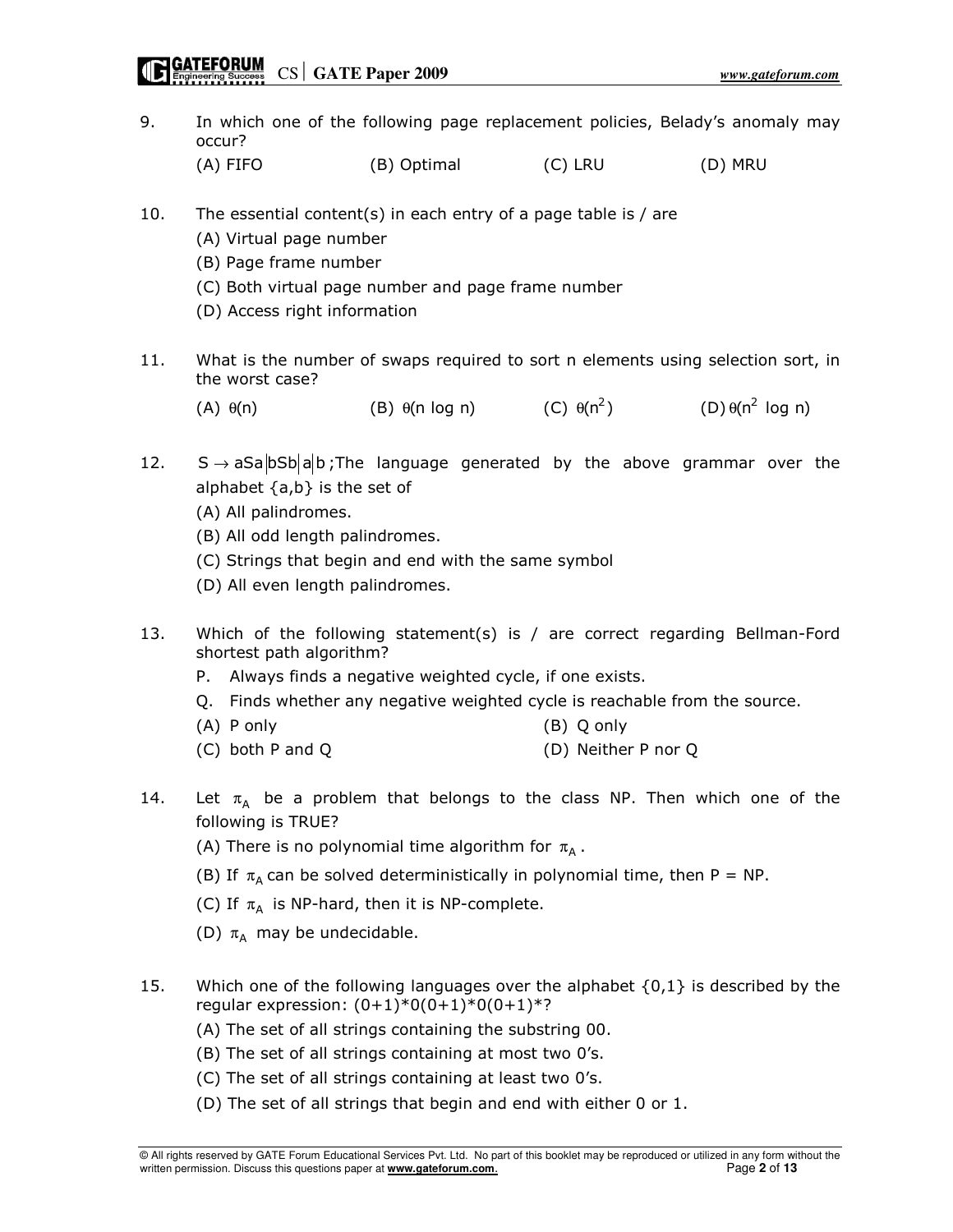- 16. Which one of the following is FALSE?
	- (A) There is unique minimal DFA for every regular language
	- (B) Every NFA can be converted to an equivalent PDA.
	- (C) Complement of every context-free language is recursive.
	- (D) Every nondeterministic PDA can be converted to an equivalent deterministic PDA.
- 17. Match all items in Group 1 with correct options from those given in Group 2.

| Group 1 |                          |    | Group 2                |
|---------|--------------------------|----|------------------------|
| Ρ.      | Regular expression       |    | Syntax analysis        |
| Q.      | Pushdown automata        | 2. | Code generation        |
| R.      | Dataflow analysis        | 3. | Lexical analysis       |
| S.      | Register allocation      | 4. | Code optimization      |
|         | $(A)$ P-4. Q-1, R-2, S-3 |    | (B) P-3, Q-1, R-4, S-2 |

(C) P-3, Q-4, R-1, S-2 (D) P-2, Q-1, R-4, S-3

- 
- 18. Consider the program below:  $#$  include  $<$  stdio.h  $>$ int fun(int n, int  $* f_p$ ) { int t, f; if  $(n < = 1)$  { \* f  $p = 1$ ; return 1; }  $t = \text{fun} (n-1, f_p);$  $f = t + * f$  p;  $* f_p = t;$ return f; } int main()  $\{$ int  $x = 15$ ; printf ("% d\ n", fun( $5, 8x$ )); return 0; } The value printed is (A) 6 (B) 8 (C) 14 (D) 15
- 19. The coupling between different modules of a software is categorized as follows:
	- I. Content coupling The II. Common coupling III. Control coupling TV Stamp coupling V. Data coupling

 Coupling between modules can be ranked in the order of strongest (least desirable) to weakest (most desirable) as follows:

(A) I-II-III-IV-V (B) V-IV-III-II-I (C) I-III-V -II-IV (D) IV-II-V -III-I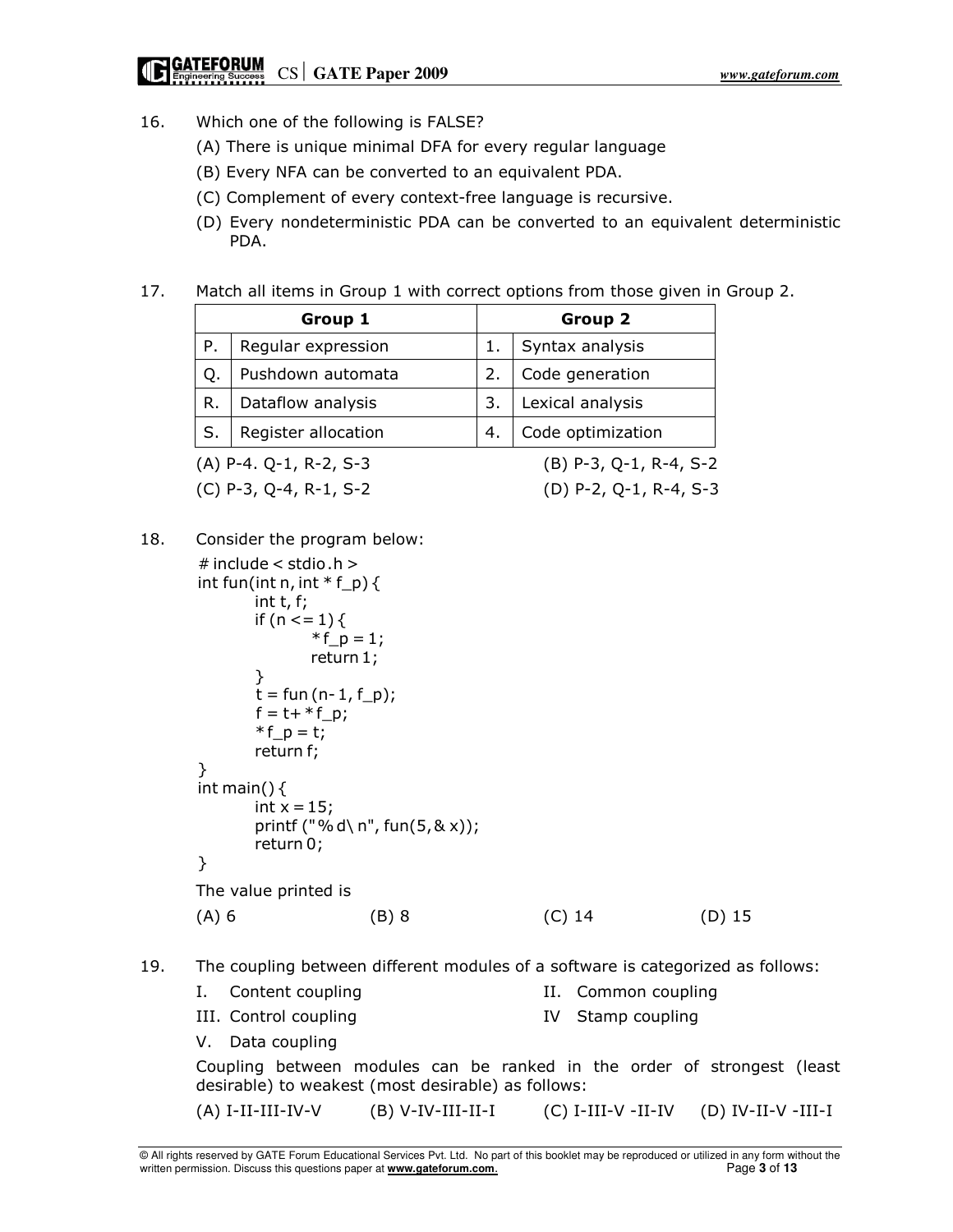20. Consider the HTML table definition given below:

```
< table border=1>
       <tr> <td rowspan=2> ab </td>
           <td colspan=2> cd </td>
       \langletr>
       <tr> <td> ef </td>
            <td rowspan=2> gh </td>
       \langletr><tr> <td colspan=2> ik </td>
       \langle tr \rangle</table>
```
The number of rows in each column and the number of columns in each row are:

(A)  $\langle 2,2,3 \rangle$  and  $\langle 2,3,2 \rangle$  (B)  $\langle 2,2,3 \rangle$  and  $\langle 2,2,3 \rangle$ (C)  $\langle 2,3,2 \rangle$  and  $\langle 2,3,2 \rangle$  (D)  $\langle 2,3,2 \rangle$  and  $\langle 2,2,3 \rangle$ 

### Q. No. 21 – 56 Carry Two Marks Each

21. An unbalanced dice (with 6 faces, numbered from 1 to 6) is thrown. The probability that the face value is odd is 90% of the probability that the face value is even. The probability of getting any even numbered face is the same. If the probability that the face is even given that it is greater than 3 is 0.75, which one of the following options is closest to the probability that the face value exceeds 3?

| (A) 0.453 | (B) 0.468 | $(C)$ 0.485 | (D) 0.492 |
|-----------|-----------|-------------|-----------|

22. For the composition table of a cyclic group shown below

| ∽ | ----- | -----------------------<br>-- |   |
|---|-------|-------------------------------|---|
| a |       | ∽                             |   |
|   |       |                               |   |
|   |       |                               | a |
|   |       | ∍                             |   |
|   |       |                               |   |

Which one of the following choices is correct?

| (A) a, b are generators | (B) b, c are generators |
|-------------------------|-------------------------|
| (C) c, d are generators | (D) d, a are generators |

23. Which one of the following is the most appropriate logical formula to represent the statement? "Gold and silver ornaments are precious".

The following notations are used:

 $G(x)$ : x is a gold ornament

 $S(x)$ : x is a silver ornament

 $P(x)$ : x is precious

(A)  $\forall x (P(x) \rightarrow (G(x) \land S(x)))$  (B)  $\forall x ((G(x) \land S(x)) \rightarrow P(x))$ (C)  $\exists x ((G(x) \land S(x)) \rightarrow P(x))$  (D)  $\forall x ((G(x) \lor S(x)) \rightarrow P(x))$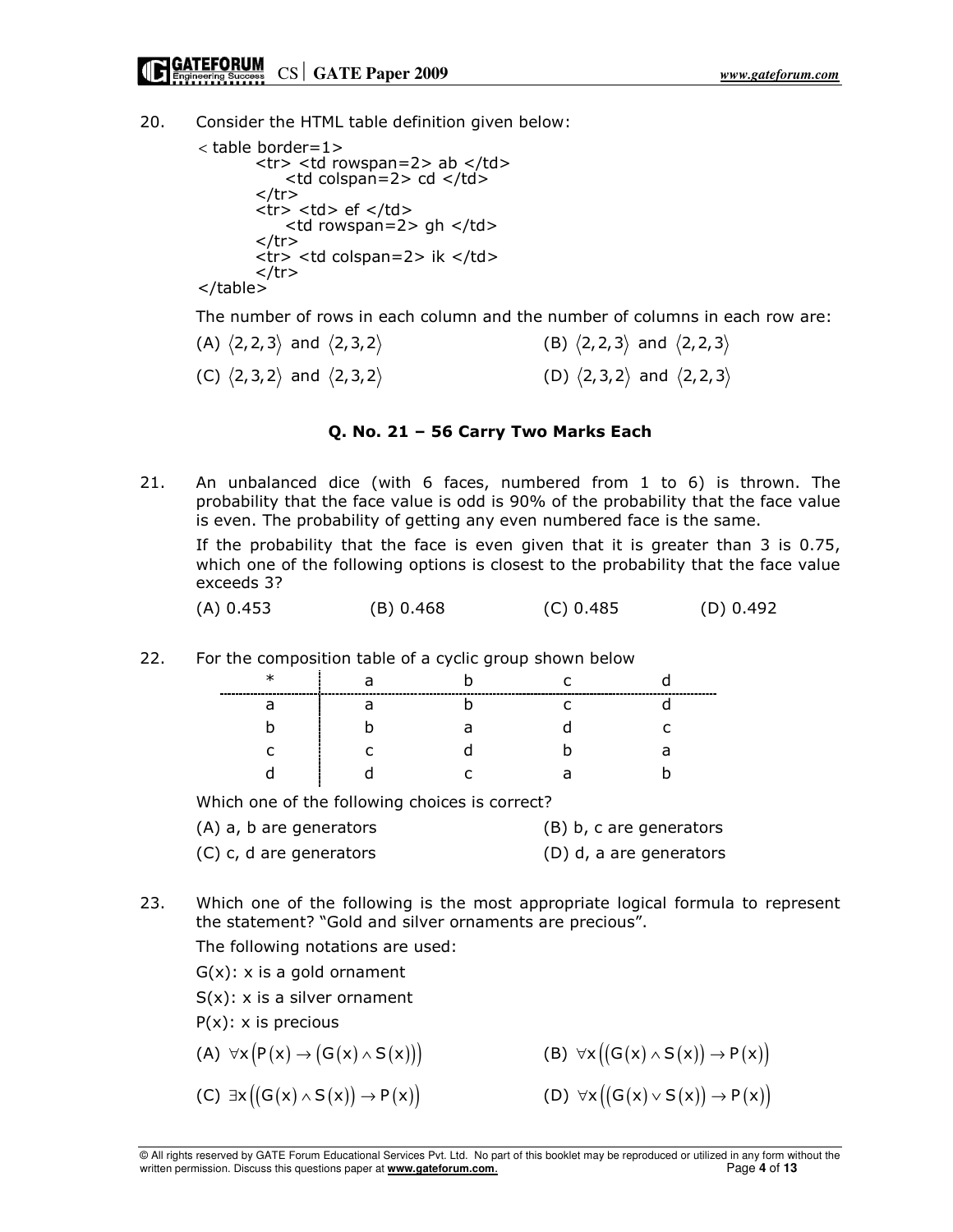# **CONTEFORUM**<br> **CS GATE Paper 2009** *www.gateforum.com*

|     | P                                                                         | Q                                                        | $P \Box Q$                                                                                                            |                          |
|-----|---------------------------------------------------------------------------|----------------------------------------------------------|-----------------------------------------------------------------------------------------------------------------------|--------------------------|
|     | т                                                                         | Т                                                        |                                                                                                                       |                          |
|     | т                                                                         | F                                                        |                                                                                                                       |                          |
|     | F                                                                         | T                                                        | F                                                                                                                     |                          |
|     | F                                                                         | F                                                        |                                                                                                                       |                          |
|     |                                                                           | Which one of the following is equivalent to $P \vee Q$ ? |                                                                                                                       |                          |
|     | $(A) \neg Q \Box \neg P$                                                  | $(B)$ P $\neg Q$                                         | $(C) \neg P \Box Q$                                                                                                   | $(D) \neg P \Box \neg Q$ |
|     | $\pi/4$<br>25. $\int_{2}^{3} (1 - \tan x) / (1 + \tan x) dx$ evaluates to |                                                          |                                                                                                                       |                          |
|     | $(A)$ 0                                                                   | $(B)$ 1                                                  | $(C)$ ln 2                                                                                                            | (D) $\frac{1}{2}$ In 2   |
| 26. |                                                                           | Consider the following well-formed formulae:             |                                                                                                                       |                          |
|     |                                                                           |                                                          | I. $\neg\forall x (P(x))$ II. $\neg\exists x (P(x))$ III. $\neg\exists x (\neg P(x))$ IV. $\neg\exists x (\neg P(x))$ |                          |
|     |                                                                           |                                                          |                                                                                                                       |                          |

24. The binary operation  $\square$  is defined as follows

|                 | Which of the above are equivalent? |
|-----------------|------------------------------------|
| $(A)$ I and III | $(B)$ I and IV                     |

| P(x) | III. $\neg \exists x (\neg P(x))$ | IV.  →∃x (→P (x |
|------|-----------------------------------|-----------------|
| nt?  |                                   |                 |
| IV   | $(C)$ II and III                  | $(D)$ II and IV |

27. Given the following state table of an FSM with two states A and B, one input and one output:

|         |         | Next    | Next    |        |
|---------|---------|---------|---------|--------|
| State B |         | State A | State B | Output |
| 0       |         |         |         |        |
|         |         |         |         |        |
| O       |         |         |         |        |
|         |         |         |         |        |
|         |         |         |         |        |
|         |         |         |         |        |
| 0       |         |         |         |        |
|         |         |         |         |        |
|         | Present | Input   |         |        |

If the initial state is  $A = 0$ ,  $B=0$ , what is the minimum length of an input string which will take the machine to the state A=0, B=1 with Output=1? (A) 3 (B) 4 (C) 5 (D) 6

28. Consider a 4 stage pipeline processor. The number of cycles needed by the four instructions I1, I2, I3, I4 in stages S1, S2, S3, S4 is shown below:

|  | ~- | ິ | ົ່ |
|--|----|---|----|
|  |    |   |    |
|  |    |   |    |
|  |    |   |    |
|  |    |   |    |

© All rights reserved by GATE Forum Educational Services Pvt. Ltd. No part of this booklet may be reproduced or utilized in any form without the written permission. Discuss this questions paper at **www.gateforum.com.** Page **5** of **13**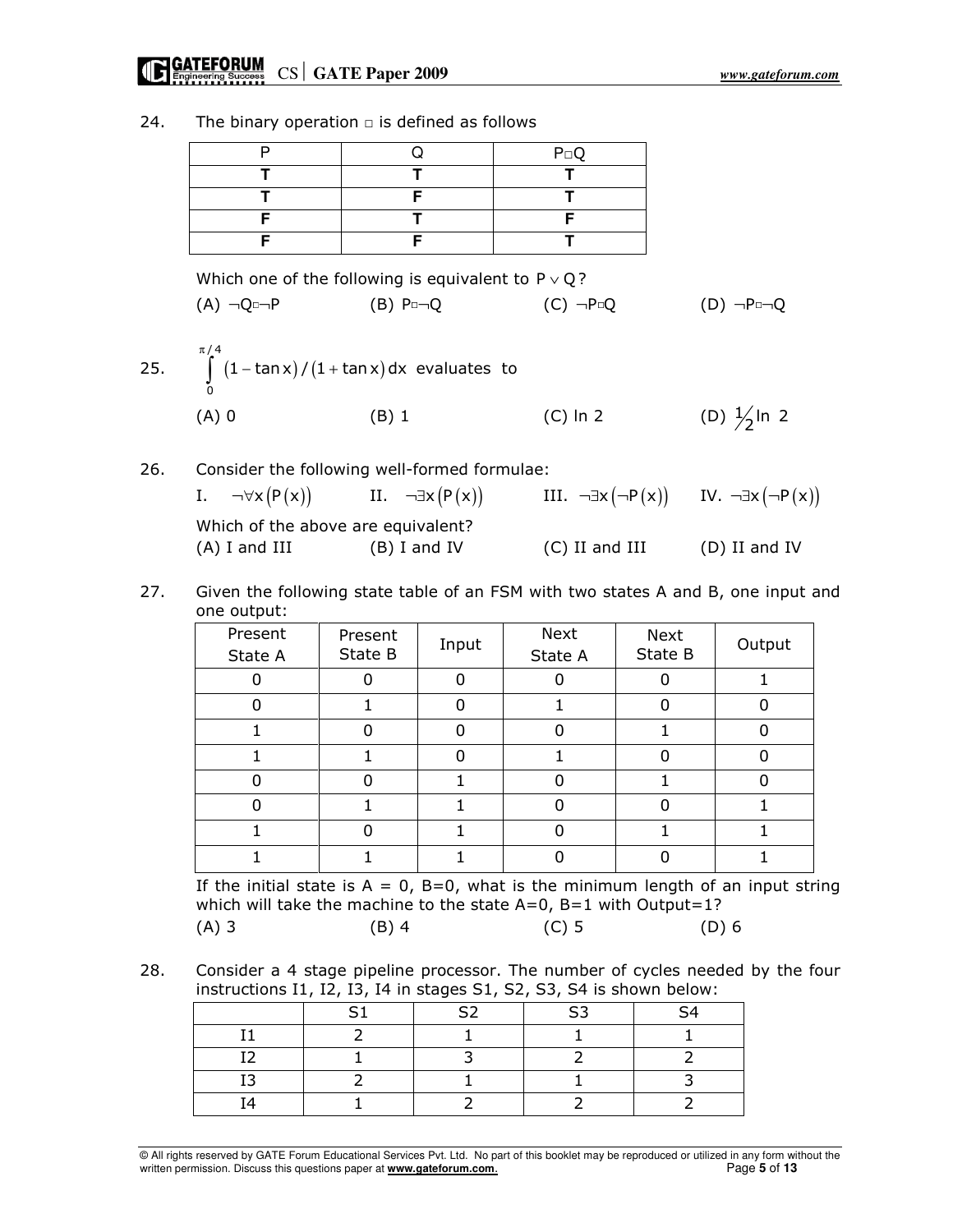What is the number of cycles needed to execute the following loop?

|          | For (i=1 to 2) $\{I1; I2; I3; I4\}$ |        |          |
|----------|-------------------------------------|--------|----------|
| $(A)$ 16 | $(B)$ 23                            | (C) 28 | $(D)$ 30 |

29. Consider a 4-way set associative cache (initially empty) with total 16 cache blocks. The main memory consists of 256 blocks and the request for memory blocks is in the following order:

0, 255, 1, 4, 3, 8, 133, 159, 216, 129, 63, 8, 48, 32, 73, 92, 155.

 Which one of the following memory block will NOT be in cache if LRU replacement policy is used?

(A) 3 (B) 8 (C) 129 (D) 216

30. Consider a system with 4 types of resources R1 (3 units), R2 (2 units), R3 (3 units), R4 (2 units). A non-preemptive resource allocation policy is used. At any given instance, a request is not entertained if it cannot be completely satisfied. Three processes P1, P2, P3 request the sources as follows if executed independently.

| Process P1:                    | Process P2:                    | Process P3:                    |
|--------------------------------|--------------------------------|--------------------------------|
| $t=0$ : requests 2 units of R2 | $t=0$ : requests 2 units of R3 | $t=0$ : requests 1 unit of R4  |
| $t=1$ : requests 1 unit of R3  | $t=2$ : requests 1 unit of R4  | $t=2$ : requests 2 units of R1 |
| $t=3$ : requests 2 units of R1 | $t=4$ : requests 1 unit of R1  | $t=5$ : releases 2 units of R1 |
| $t=5$ : releases 1 unit of R2  | $t=6$ : releases 1 unit of R3  | $t=7$ : requests 1 unit of R2  |
| and 1 unit of R1.              | $t = 8$ : Finishes             | $t=8$ : requests 1 unit of R3  |
| $t=7$ : releases 1 unit of R3  |                                | $t = 9$ : Finishes             |
| $t=8$ : requests 2 units of R4 |                                |                                |
| $t = 10$ : Finishes            |                                |                                |

 Which one of the following statements is TRUE if all three processes run concurrently starting at time t=0?

- (A) All processes will finish without any deadlock
- (B) Only P1 and P2 will be in deadlock.
- (C) Only P1 and P3 will be in a deadlock.
- (D) All three processes will be in deadlock.
- 31. Consider a disk system with 100 cylinders. The requests to access the cylinders occur in following sequence:

4, 34, 10, 7, 19, 73, 2, 15, 6, 20

 Assuming that the head is currently at cylinder 50, what is the time taken to satisfy all requests if it takes 1ms to move from one cylinder to adjacent one and shortest seek time first policy is used?

(A) 95ms (B) 119ms (C) 233ms (D) 276ms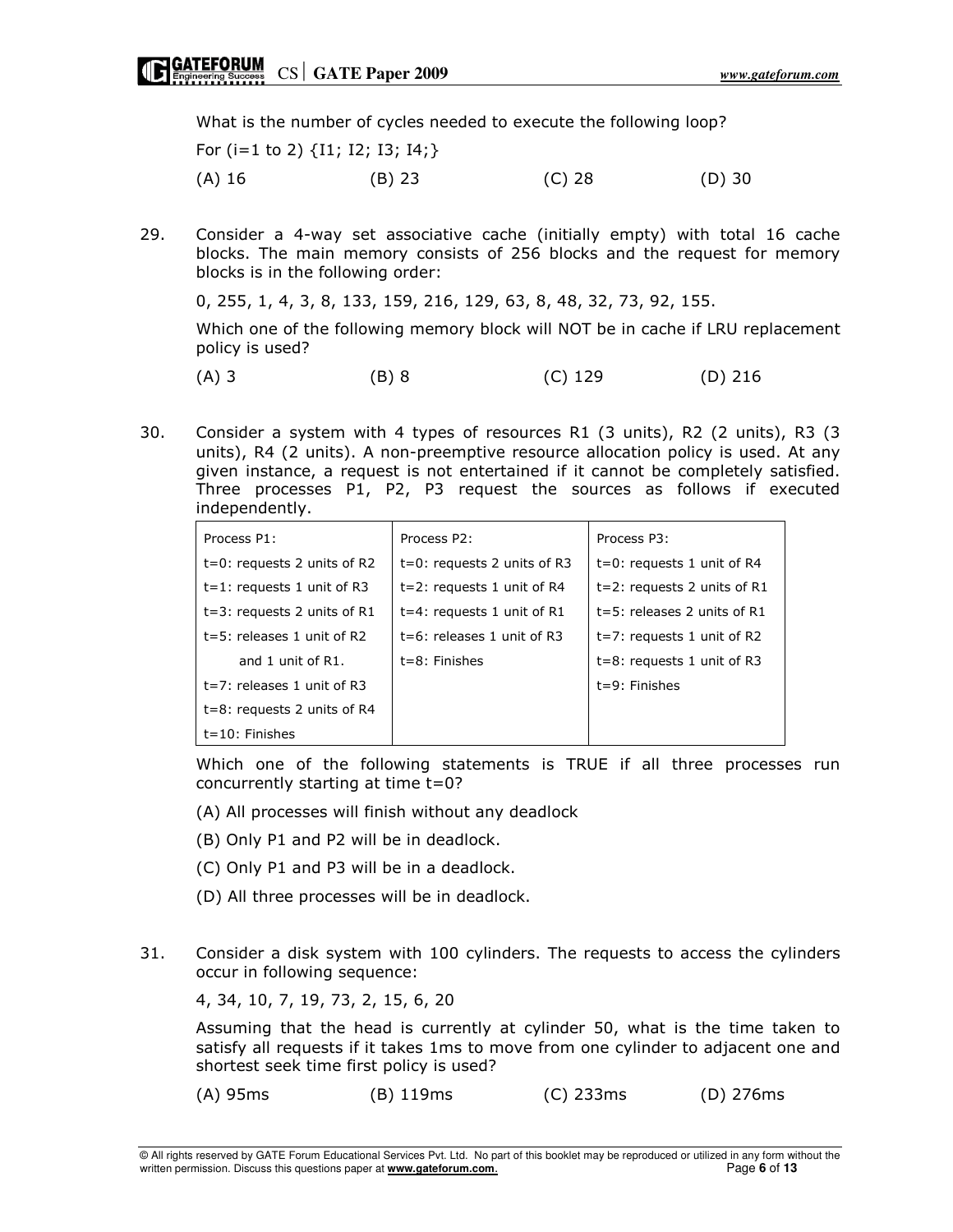32. In the following process state transition diagram for a uniprocessor system, assume that there are always some processes in the ready state:



Now consider the following statements:

- I. If a process makes a transition D, it would result in another process making transition A immediately.
- II. A process  $P_2$  in blocked state can make transition E while another process  $P_1$ is in running state.
- III. The OS uses preemptive scheduling.
- IV. The OS uses non-preemptive scheduling.

Which of the above statements are TRUE?

33. The enter\_CS() and leave\_CS() functions to implement critical section of a process are realized using test-and-set instruction as follows:

```
while (test-and-set(X));void enter_CS(X)
{
}
void leave_CS(X)
{
       X=0;
```
}

 In the above solution, X is a memory location associated with the CS and is initialized to 0. Now consider the following statements:

- I. The above solution to CS problem is deadlock-free
- II. The solution is starvation free.
- III. The processes enter CS in FIFO order.
- IV More than one process can enter CS at the same time.

Which of the above statements is TRUE?

(A) I only (B) I and II (C) II and III (D) IV only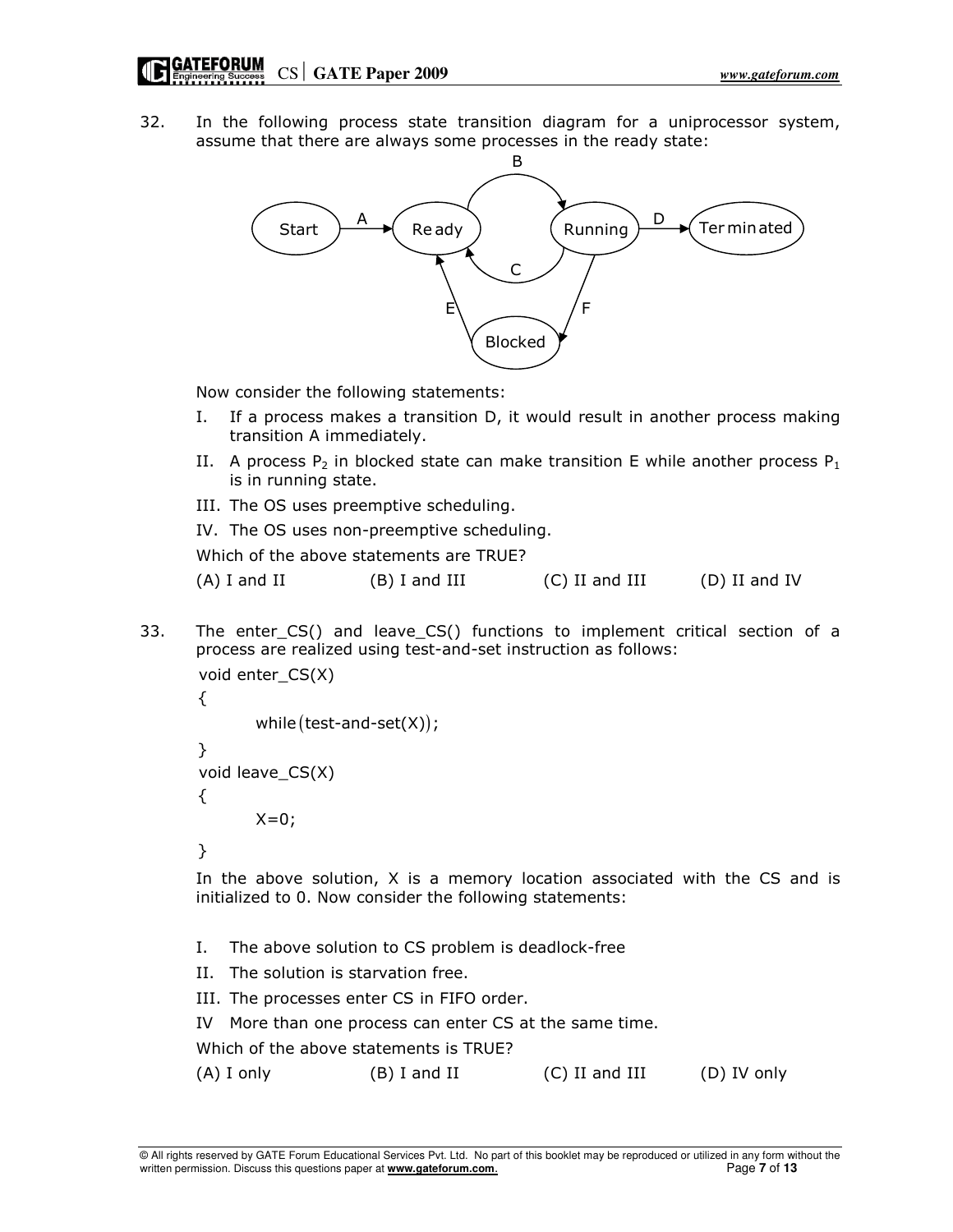- 34. A multilevel page table is preferred in comparison to a single level page table for translating virtual address to physical address because
	- (A) It reduces the memory access time to read or write a memory location.
	- (B) It helps to reduce the size of page table needed to implement the virtual address space of a process.
	- (C) It is required by the translation lookaside buffer.
	- (D) It helps to reduce the number of page faults in page replacement algorithms.
- 35. The running time of an algorithm is represented by the following recurrence relation:

$$
T(n) = \begin{cases} n & n \leq 3 \\ T\left(\frac{n}{3}\right) + cn & \text{otherwise} \end{cases}
$$

Which one of the following represents the time complexity of the algorithm?

| $(A)$ $\theta(n)$<br>$(B)$ $\theta$ (n log n) | $(C)$ $\theta(n^2)$ | $(D)$ $\theta(n^2 \log n)$ |
|-----------------------------------------------|---------------------|----------------------------|
|-----------------------------------------------|---------------------|----------------------------|

36. The keys 12, 18, 13, 2, 3, 23, 5 and 15 are inserted into an initially empty hash table of length 10 using open addressing with hash function  $h(k) = k \text{ mod } 10$  and linear probing. What is the resultant hash table?

| (A) | 0              |    | (B) | 0              |    | $\overline{C}$ | 0 |                | (D | 0              |           |
|-----|----------------|----|-----|----------------|----|----------------|---|----------------|----|----------------|-----------|
|     | J.             |    |     |                |    |                | ┻ |                |    |                |           |
|     | $\overline{2}$ | 2  |     | $\overline{2}$ | 12 |                | 2 | 12             |    | $\overline{2}$ | 12, 2     |
|     | 3              | 23 |     | 3              | 13 |                | 3 | 13             |    | 3              | 13, 3, 23 |
|     | $\overline{4}$ |    |     | 4              |    |                | 4 | $\overline{2}$ |    | $\overline{4}$ |           |
|     | 5              | 15 |     | 5              | 5  |                | 5 | 3              |    | 5              | 5, 15     |
|     | 6              |    |     | 6              |    |                | 6 | 23             |    | 6              |           |
|     | ⇁              |    |     | ⇁              |    |                | 7 | 5              |    | ᄀ              |           |
|     | 8              | 18 |     | 8              | 18 |                | 8 | 18             |    | 8              | 18        |
|     | 9              |    |     | 9              |    |                | 9 | 15             |    | 9              |           |

37. What is the maximum height of any AVL-tree with 7 nodes? Assume that the height of a tree with a single node is 0.

(A) 2 (B) 3 (C) 4 (D) 5

38. Consider the following graph:



<sup>©</sup> All rights reserved by GATE Forum Educational Services Pvt. Ltd. No part of this booklet may be reproduced or utilized in any form without the written permission. Discuss this questions paper at **www.gateforum.com.** Page 8 of 13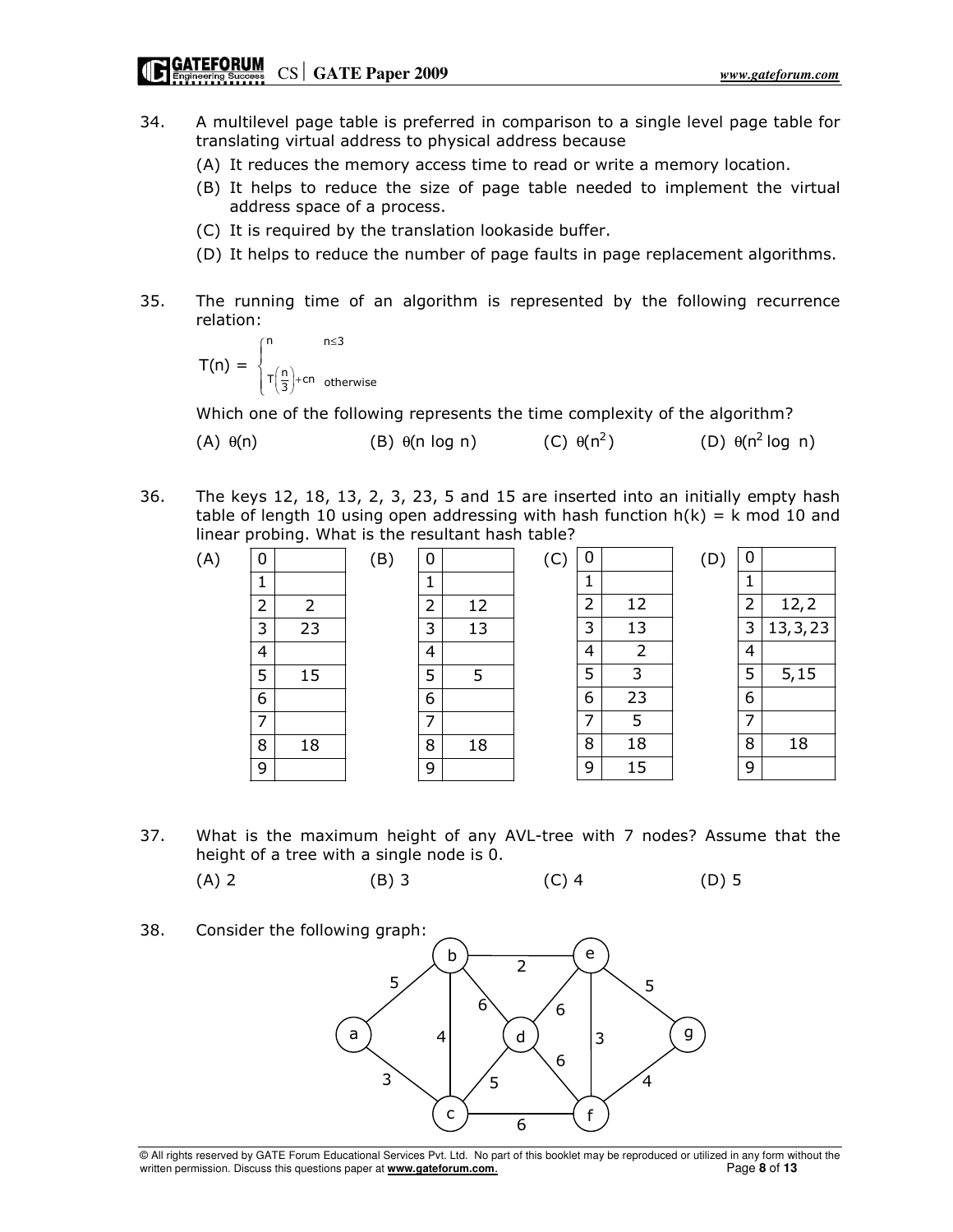Which one of the following is NOT the sequence of edges added to the minimum spanning tree using Kruskal's algorithm?

| $(A)$ (b,e) (e,f) (a,c) (b,c) (f,g) (c,d) | $(B)$ (b,e) (e,f) (a,c) (f,g) (b,c) (c,d) |
|-------------------------------------------|-------------------------------------------|
| $(C)$ (b,e) (a,c) (e,f) (b,c) (f,g) (c,d) | $(D)$ (b,e) (e,f) (b,c) (a,c) (f,g) (c,d) |

- 39. In quick sort, for sorting n elements, the  $(n/4)$ <sup>th</sup> smallest element is selected as pivot using an O(n) time algorithm. What is the worst case time complexity of the quick sort?
	- (A)  $\theta(n)$  (B)  $\theta(n \log n)$  (C)  $\theta(n^2)$ θ(n<sup>2</sup>) (D) θ(n<sup>2</sup> log n)

40. Let  $L = L_1 \cap L_2$ , where  $L_1$  and  $L_2$  are languages as defined below:

 $L_1 = \{a^m \ b^m \ c \ a^n \ b^m \mid m, n \ge 0\}$ 

 $L_2 = \left\{ a^i b^j c^k \mid i, j, k \ge 0 \right\}$ 

Then L is

- (A) Not recursive
- (B) Regular
- (C) Context free but not regular
- (D) Recursively enumerable but not context free.



The above DFA accepts the set of all strings over  $\{0,1\}$  that

- $(A)$  begin either with 0 or 1  $(B)$  end with 0
- (C) end with 00 (D) contain the substring 00.
- 42. Which of the following statements are TRUE?
	- I There exist parsing algorithms for some programming languages whose complexities are less than  $\theta(n^3)$ .
	- II A programming language which allows recursion can be implemented with static storage allocation.
	- III No L-attributed definition can be evaluated in the framework of bottom-up parsing.
	- IV Code improving transformations can be performed at both source language and intermediate code level.

 $(A)$  I and II (B) I and IV (C) III and IV (D) I, III and IV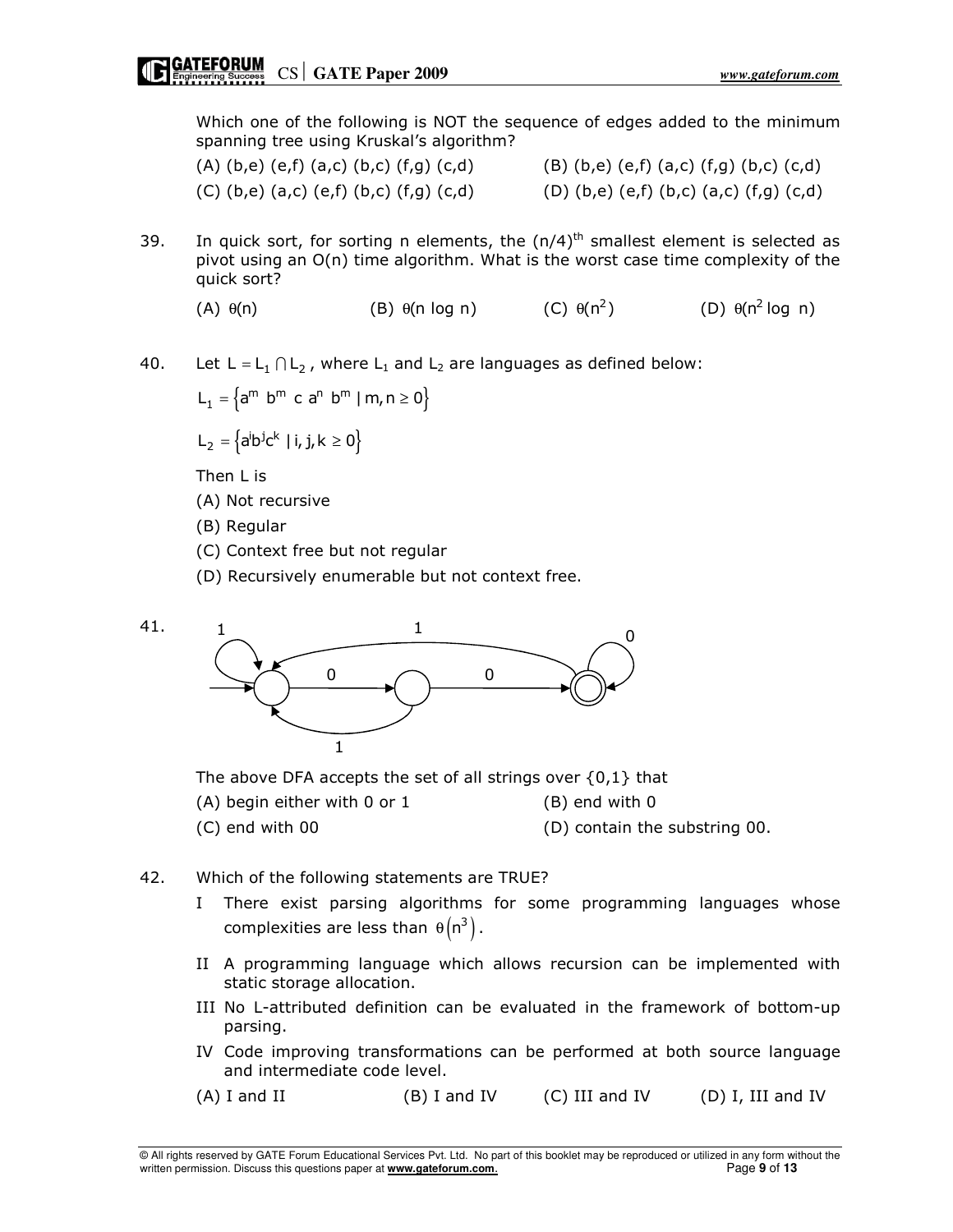43. Consider two transactions  $T_1$  and  $T_2$ , and four schedules  $S_1$ ,  $S_2$ ,  $S_3$ ,  $S_4$  of  $T_1$  and  $T_2$ as given below:

 $\mathsf{T}_1:\mathsf{R}_1\big[\!\!\big[\ \mathsf{x}\big]\!\!\big]\mathsf{W}_1\big[\!\!\big[\ \mathsf{x}\big]\!\!\big]\mathsf{W}_1\big[\!\!\big[\ \mathsf{y}\big]\!\!\big]$  $\mathsf{T}_2:\mathsf{R}_2\big[\mathsf{x}\big]\mathsf{R}_2\big[\mathsf{y}\big]\mathsf{W}_2\big[\mathsf{y}\big]$  $\mathsf{S}_1:\mathsf{R}_1\big[\!\!\big[\ \mathsf{x}\big]\!\!\big]\mathsf{R}_2\big[\!\!\big[\ \mathsf{x}\big]\!\!\big]\mathsf{R}_2\big[\!\!\big[\ \mathsf{y}\big]\!\!\big]\mathsf{W}_1\big[\!\!\big[\ \mathsf{x}\big]\!\!\big]\mathsf{W}_1\big[\!\!\big[\ \mathsf{y}\big]\!\!\big]\mathsf{W}_2\big[\!\!\big[\ \mathsf{y}\big]\!\!\big]$  $\mathsf{S}_2 : \mathsf{R}_1\big[\!\!\big[\ \mathsf{x}\big]\!\!\big]\mathsf{R}_2\big[\!\!\big[\ \mathsf{x}\big]\!\!\big]\mathsf{R}_2\big[\!\!\big[\ \mathsf{y}\big]\!\!\big]\mathsf{W}_1\big[\!\!\big[\ \mathsf{x}\big]\!\!\big]\mathsf{W}_2\big[\!\!\big[\ \mathsf{y}\big]\!\!\big]\mathsf{W}_1\big[\!\!\big[\ \mathsf{y}\big]\!\!\big]$  $\mathsf{S}_3:\mathsf{R}_1\big[\!\!\big[\ \mathsf{x}\big]\!\!\big]\mathsf{W}_1\big[\!\!\big[\ \mathsf{x}\big]\!\!\big]\mathsf{R}_2\big[\!\!\big[\ \mathsf{x}\big]\!\!\big]\mathsf{W}_1\big[\!\!\big[\ \mathsf{y}\big]\!\!\big]\mathsf{R}_2\big[\!\!\big[\ \mathsf{y}\big]\!\!\big]\mathsf{W}_2\big[\!\!\big[\ \mathsf{y}\big]\!\!\big]$  $S_4: R_2[X]R_2[Y]R_1[X]W_1[X]W_1[Y]W_2[Y]$ 

Which of the above schedules are conflict-serializable?

(A)  $S_1$  and  $S_2$  (B)  $S_2$  and  $S_3$  (C)  $S_3$  only (D)  $S_4$  only

44. The following key values are inserted into a B+ - tree in which order of the internal nodes is 3, and that of the leaf nodes is 2, in the sequence given below. The order of internal nodes is the maximum number of tree pointers in each node, and the order of leaf nodes is the maximum number of data items that can be stored in it. The B+ - tree is initially empty.

10, 3, 6, 8, 4, 2, 1

 The maximum number of times leaf nodes would get split up as a result of these insertions is

$$
(A) 2 \t\t (B) 3 \t\t (C) 4 \t\t (D) 5
$$

45. Let R and S be relational schemes such that  $R = \{a, b, c\}$  and  $S = \{c\}$ . Now consider the following queries on the database:

I. 
$$
\pi_{R-S}(r) - \pi_{R-S}(\pi_{R-S}(r) \times s - \pi_{R-S,S}(r))
$$
  
\nII.  $\{t \mid t \in \pi_{R-S}(r) \land \forall u \in s (\exists v \in r (u = v[s] \land t = v[R-S]))\}$   
\nIII.  $\{t \mid t \in \pi_{R-S}(r) \land \forall v \in r (\exists u \in s (u = v[s] \land t = v[R-S]))\}$   
\nIV Select R.a, R.b  
\nFrom R,S  
\nWhere R.c=S.c  
\nWhich of the above queries are equivalent?  
\n(A) I and II (B) I and III (C) II and IV (D) III and IV

46. In the RSA public key cryptosystem, the private and public keys are (e,n) and  $(d,n)$  respectively, where  $n=p*q$  and p and q are large primes. Besides, n is public and p and q are private. Let M be an integer such that 0<M<n and  $\phi(n) = (p-1)(q-1)$ . Now consider the following equations.

| $I$ $M' = Me$ mod n<br>$M = (M)^d \text{ mod } n$ | II. ed $\equiv$ 1 mod n                                 |
|---------------------------------------------------|---------------------------------------------------------|
| III. ed = 1 mod $\phi(n)$                         | IV. $M' = M^e \mod \phi(n)$<br>$M = (M)^d \mod \phi(n)$ |

© All rights reserved by GATE Forum Educational Services Pvt. Ltd. No part of this booklet may be reproduced or utilized in any form without the written permission. Discuss this questions paper at **www.gateforum.com.** Page 10 of 13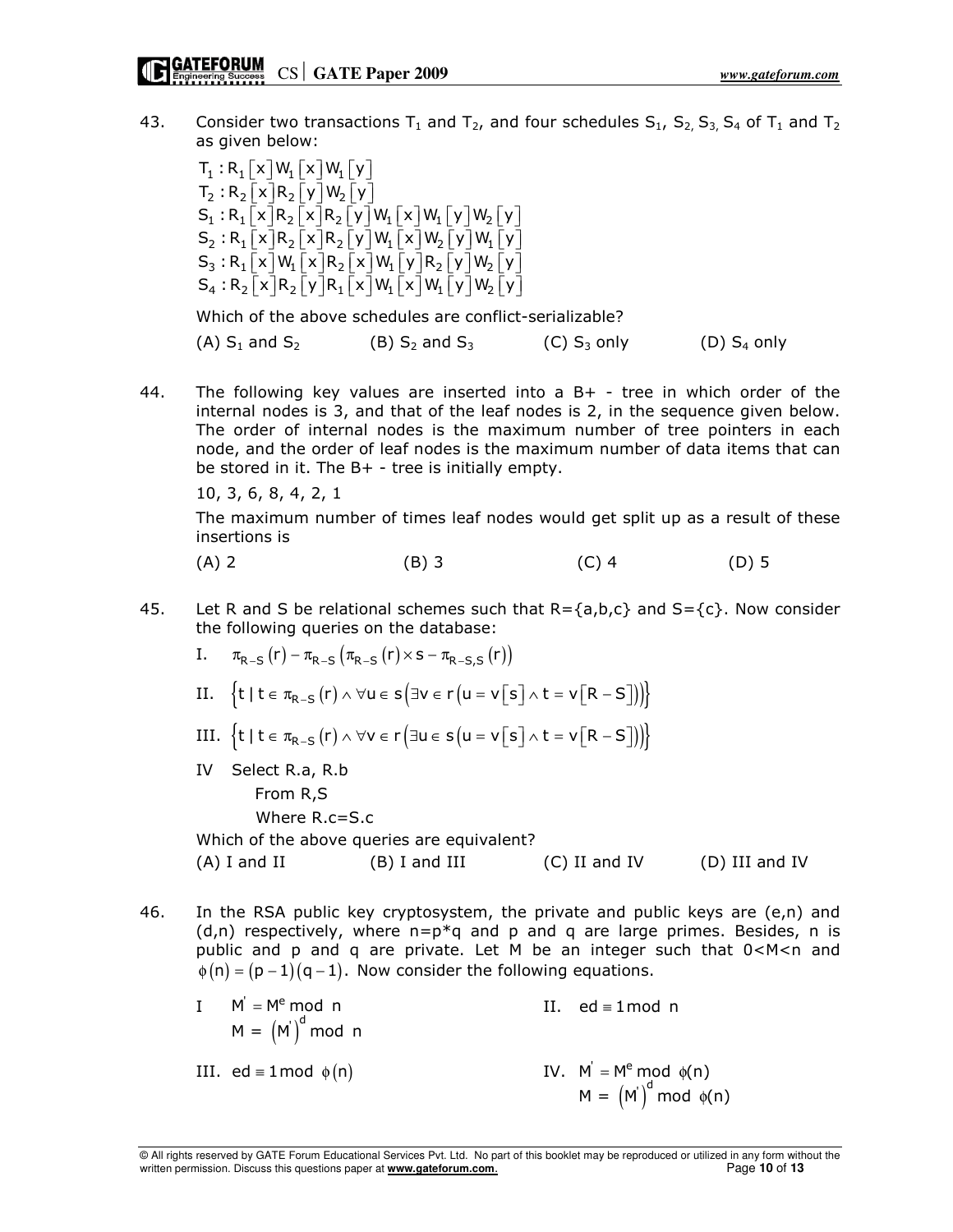Which of the above equations correctly represent RSA cryptosystem? (A) I and II (B) I and III (C) II and IV (D) III and IV

- 47. While opening a TCP connection, the initial sequence number is to be derived using a time-of-day (ToD) clock that keeps running even when the host is down. The low order 32 bits of the counter of the ToD clock is to be used for the initial sequence numbers. The clock counter increments once per millisecond. The maximum packet lifetime is given to be 64s. Which one of the choices given below is closest to the minimum permissible rate at which sequence numbers used for packets of a connection can increase? (A) 0.015/s (B) 0.064/s (C) 0.135/s (D) 0.327/s
- 48. Let  $G(x)$  be the generator polynomial used for CRC checking. What is the condition that should be satisfied by G(x) to detect odd number of bits in error? (A) G(x) contains more than two terms
- (B) G(x) does not divide  $1+x^k$ , for any k not exceeding the frame length
	- (C)  $1+x$  is a factor of  $G(x)$
	- (D) G(x) has an odd number of terms.
- 49. Which of the following statements are TRUE?
	- I The context diagram should depict the system as a single bubble.
	- II External entities should be identified clearly at all levels of DFDs.
	- III Control information should not be represented in a DFD.
	- IV A data store can be connected either to another data store or to an external entity.
	- (A) II and III (B) II and III (C) I and III (D) I, II and III
- 50. Consider the following statements about the cyclomatic complexity of the control flow graph of a program module. Which of these are TRUE?
	- I. The cyclomatic complexity of a module is equal to the maximum number of linearly independent circuits in the graph.
	- II. The cyclomatic complexity of a module is the number of decisions in the module plus one, where a decision is effectively any conditional statement in the module.
	- III. The cyclomatic complexity can also be used as a number of linearly independent paths that should be tested during path coverage testing.

 $(A)$  I and II  $(B)$  II and III  $(C)$  I and III  $(D)$  I, II and III

# Common Data Questions: 51 & 52

A hard disk has 63 sectors per track, 10 platters each with 2 recording surfaces and 1000 cylinders. The address of a sector is given as a triple  $\langle c,h,s \rangle$ , where c is the cylinder number,  $h$  is the surface number and  $s$  is the sector number. Thus, the 0<sup>th</sup> sector is addressed as  $(0,0,0)$ , the 1<sup>st</sup> sector as  $(0,0,1)$ , and so on

- 51. The address <400, 16, 29> corre4sponds tp sector number: (A) 505035 (B) 505036 (C) 505037 (D) 505038 52. The address of the  $1039<sup>th</sup>$  sector is
- © All rights reserved by GATE Forum Educational Services Pvt. Ltd. No part of this booklet may be reproduced or utilized in any form without the written permission. Discuss this questions paper at **www.gateforum.com.** Page 11 of 13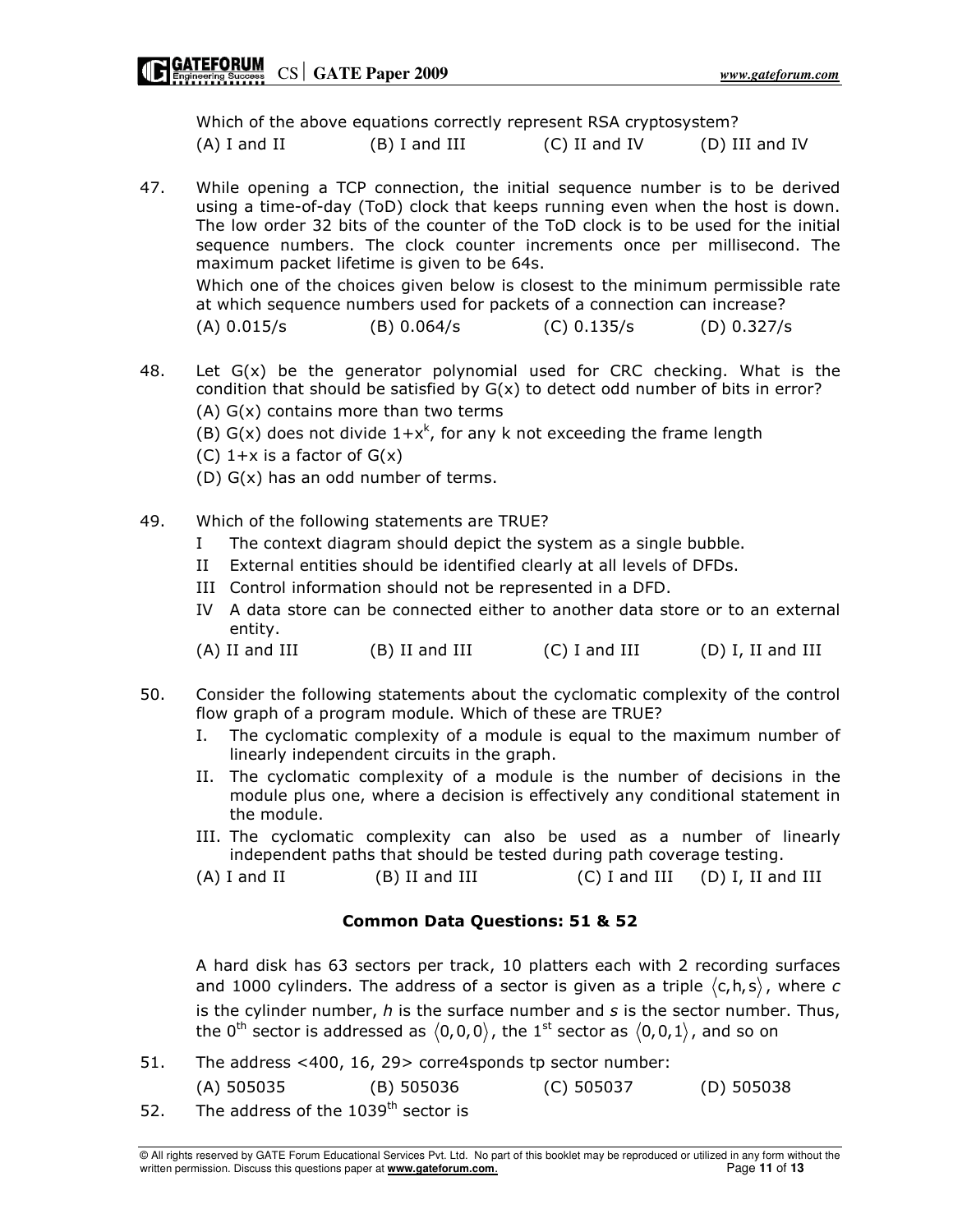(A)  $\langle 0, 15, 31 \rangle$  (B)  $\langle 0, 16, 30 \rangle$  (C)  $\langle 0, 16, 31 \rangle$  (D)  $\langle 0, 17, 31 \rangle$ 

### Common Data Questions: 53 & 54

A sub-sequence of a given sequence is just the given sequence with some elements (possibly none or all) left out. We are given two sequences X[m] and Y[n] of lengths m and n, respectively, with indexes of X and Y starting from 0.

53. We wish to find the length of the longest common sub-sequence (LCS) of  $X[m]$ and  $Y[n]$  as  $(m,n)$ , where an incomplete recursive definition for the function  $I(i,j)$ to compute the length of the LCS of X[m] and Y[n] is given below:

 $I(i,j)$  = 0,  $\;$  if either i=0 or j=0  $\;$ = expr1, if i,j>0 and  $X[i-1] = Y[j-1]$ = expr2, if i,j>0 and  $X[i-1] = Y[j-1]$ 

Which one of the following options is correct?

- (A)  $exp r1 \equiv l(i-1, j) + 1$  (B)  $exp r1 \equiv l(i, j-1)$ (C)  $\exp r2 \equiv \max ( |(i-1, j), 1(i, j-1) |$  (D)  $\exp r2 \equiv \max ( |(i-1, j-1), 1(i, j) |$
- 54. The values of  $I(i,j)$  could be obtained by dynamic programming based on the correct recursive definition of  $I(i,j)$  of the form given above, using an array  $L[M,N]$ , where M = m+1 and N=n+1, such that  $L[i,j] = l(i,j)$ .

 Which one of the following statements would be TRUE regarding the dynamic programming solution for the recursive definition of l(i,j)?

- (A) All elements L should be initialized to 0 for the values of  $I(i,j)$  to be properly computed.
- $(B)$  The values of  $I(i,j)$  may be computed in a row major order or column major order of L(M,N).
- (C) The values of l(i,j) cannot be computed in either row major order or column major order of L(M,N).
- (D)  $L[p,q]$  needs to be computed before  $L[r,s]$  if either  $p < r$  or  $q < s$ .

#### Common Data Questions: 55 & 56

Consider the following relational schema:

Suppliers(sid:integer, sname:string, city:string, street:string) Parts(pid:integer, pname:string, color:string) Catalog(sid:integer, pid:integer, cost:real)

55. Consider the following relational query on the above database:

SELECT S.sname FROM Suppliers S WHERE S.sid NOT IN (SELECT C.sid FROM Catalog C WHERE C.pid NOT (SELECT P.pid FROM Parts P WHERE P.color<> 'blue'))